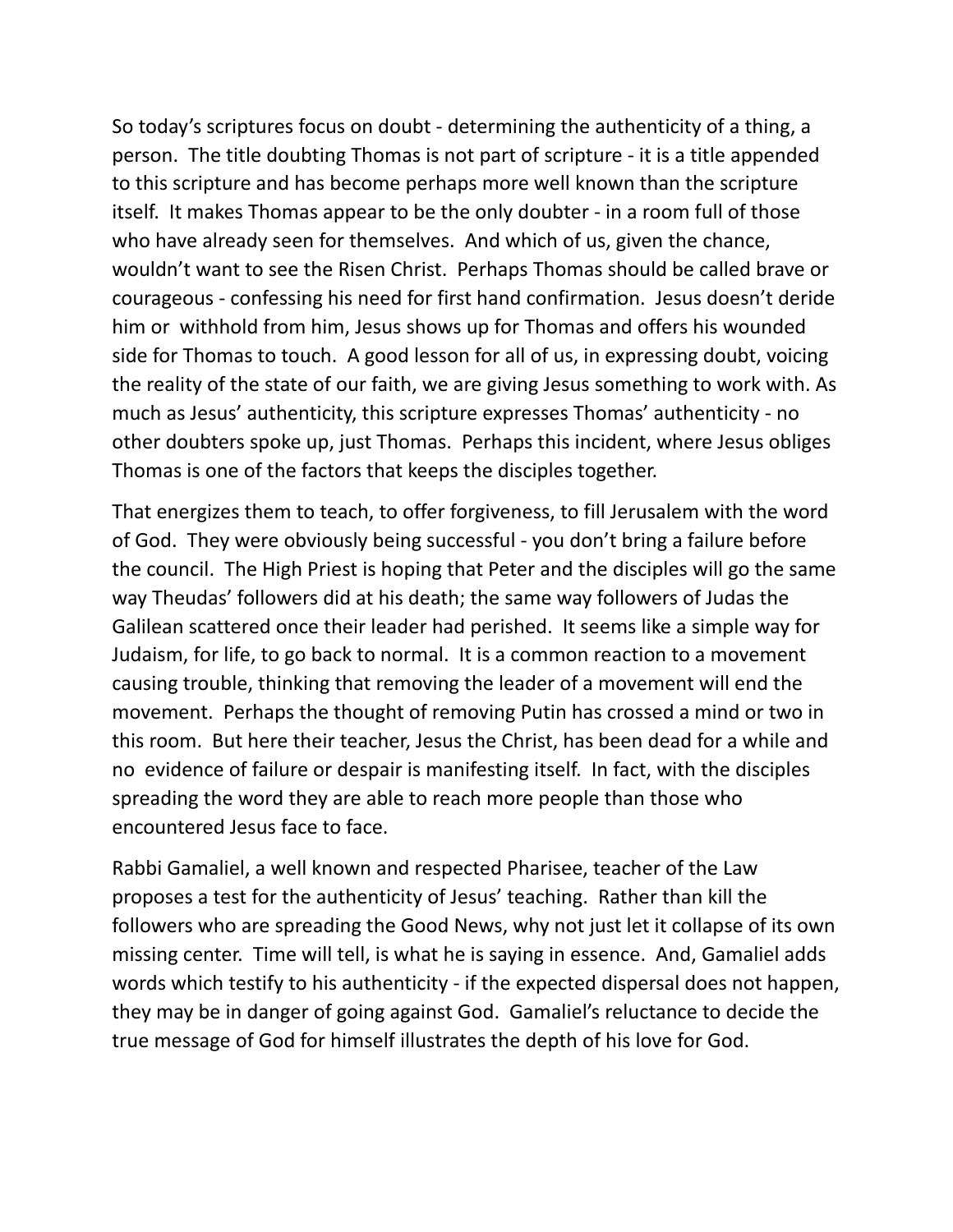Many of us take a position and if evidence that contradicts it is given we explain it away rather than consider it, open to it. Or maybe you've had the opposite experience where obstacle after obstacle impedes a plan and we say, well I guess it wasn't meant to be or maybe God is trying to tell us something. If obstacles are thrown in our path, we can take it as an attempt to discourage us or a test of our determination, the authenticity of our plans.

So this is the Sunday that we, the ministry team, decided I should start talking about my upcoming retirement.

In thinking about retirement, I think about my call to ministry, my first settled pastorate, my arrival here.

Profiles - mine and churches

Identify churches you are interested in

Some churches take the initiative and send their profile directly to a candidate.

3 churches Interviews Neutral pulpit Robe Radio

Tooth falls out - tape recording

Was this God trying to tell me something? Already I was questioning whether I was REALLY called to ministry. Always imagining that the hearts of others around me glowed more brightly for God than mine. One of the church contingents wanted to take me to lunch after the service. Lispe

Remarkably enough, two of the churches called the next day and offered me the position.

Didn't prove anything about whether the tooth was a sign of God's call to me.